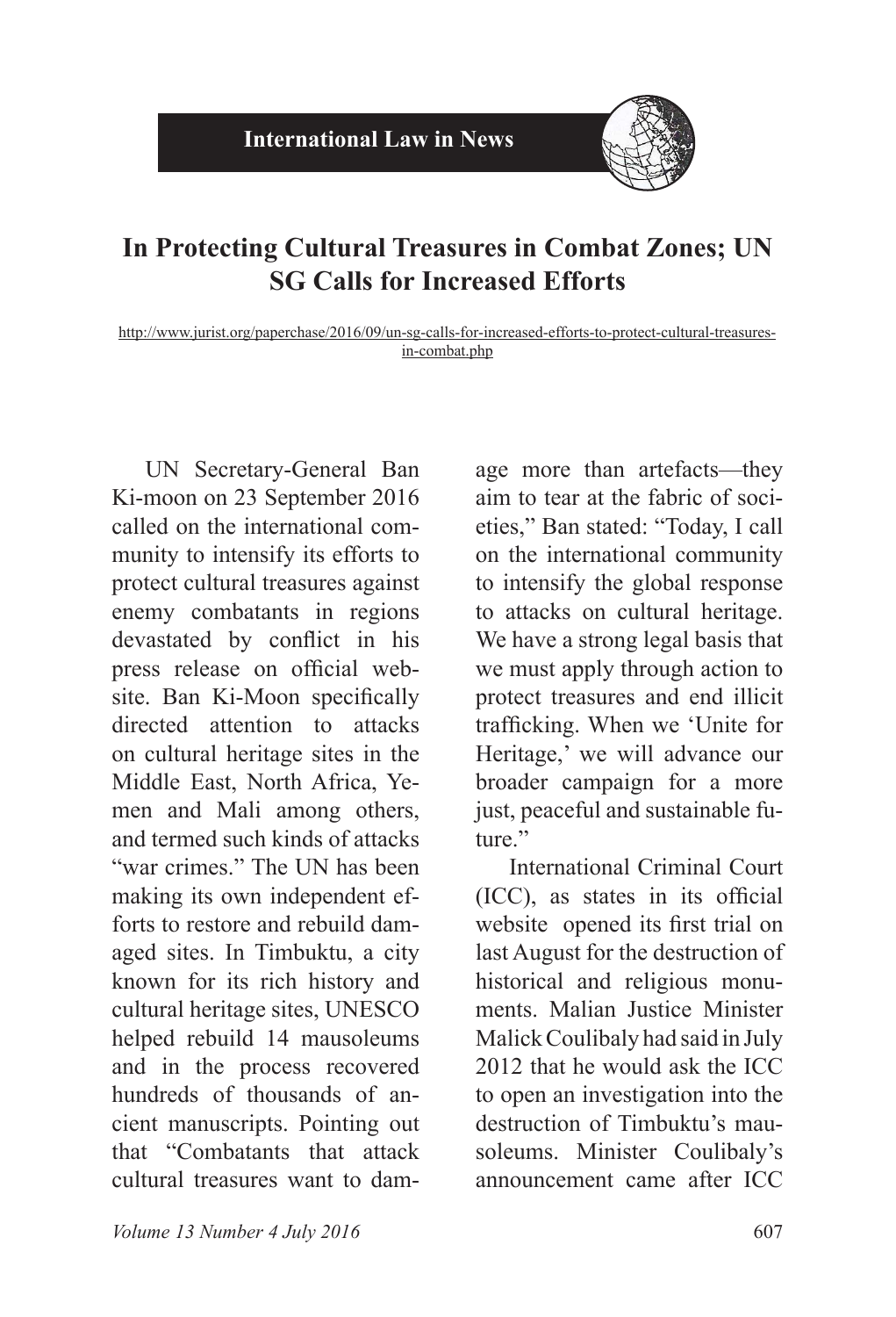Chief Prosecutor Fatou Bensouda told that attacks by Islamist rebels on religious monuments in Mali would not be tolerated and destruction of tombs of ancient Muslim saints in Timbuktu likely amounted to war crimes. Conflicts in Timbuktu took place against a background of significant domestic turmoil, as Malian soldiers took control of the government and suspended the constitution in March of that year, leading to what Amnesty International characterized as the nation's worst human rights crisis since it gained independence in 1960

## **One dictator down : Chad's former president has been convicted. Who's next?**

http://www.economist.com/news/middle-east-and-africa/21699871-chads-former-president-has-beenconvicted-whos-next-one-dictator-down?zid=309&ah=80dcf288b8561b012f603b9fd9577f0

HISSENE HABRE sat shrouded in sunglasses, a turban and a big white boubou on May 30th, as a court in Senegal found him guilty of crimes against humanity, rape and torture. Victims cheered after judges sentenced Chad's ex-dictator (pictured) to life imprisonment. He raised his fists and shouted: "Down with France-Afrique!"—hinting absurdly that his conviction was a French colonial plot.

Perhaps 40,000 people died in Chad during Mr Habré's reign of terror between 1982 and 1990. Armed by America (and supported with hundreds of millions of dollars in aid because of his opposition to Muammar Qadaffi's regime in Libya), his political police crushed any tribe they deemed a threat to his rule. Simply belonging to one was enough to have you locked away in one of his prisons, the most sinister of which was a swimming pool covered in concrete. Torture was routine: a favourite technique was to tie all four limbs behind the back to induce paralysis; another was to force a victim's mouth around the exhaust pipe of a running vehicle.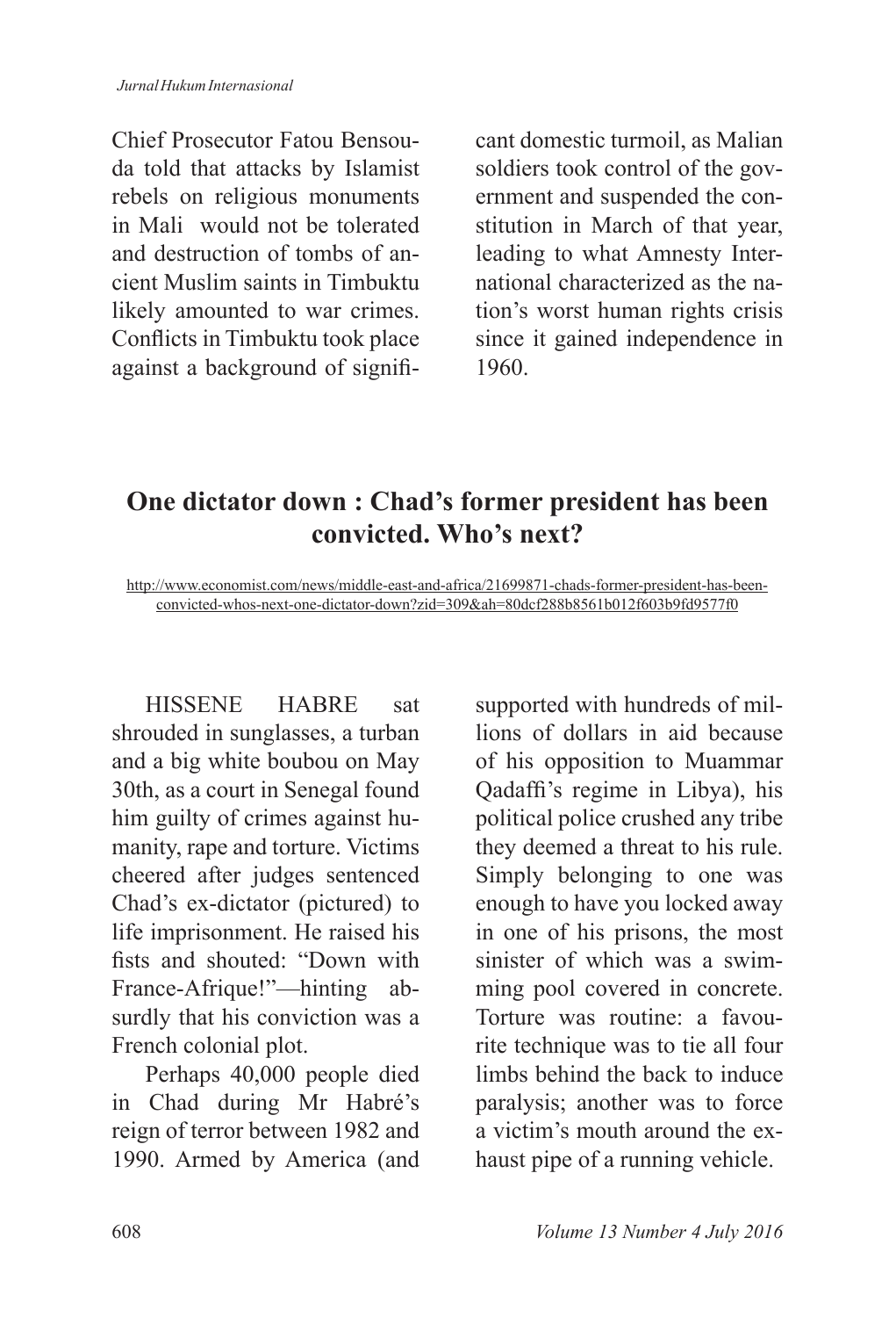Prosecutors had little difficulty linking such crimes back to Mr Habré. One woman testified that he had raped her himself. One underling recalled how prisoners' paperwork was sent to the president and returned with annotations " $E$ " stood for "exécuter", he said. The dictator showed no "compassion" or "regret", one of three judges concluded. Now 73, he will almost certainly die in a Senegalese jail.

This is a landmark for African justice, and a coup for the victims who have pursued it with help from Human Rights Watch, a watchdog. Mr Habré grabbed \$11m from public coffers in the last days of his regime and has lived in cosy exile in Senegal for most of the 26 years since.

The court that finally tried him, known as the Extraordinary African Chambers (EAC), is the first in Africa to sentence an African leader following due process. And it is the first anywhere in which a national court has used the principle of universal jurisdiction (meaning it can hear a case regardless of where the crimes took place) to convict an ex-head of state for humanrights abuses.

Lawyers hope it will not be the last. Usually war crimes are investigated by international tribunals such as the International Criminal Court (ICC), rather than national courts. In 2012, a special tribunal in The Hague sentenced Charles Taylor, a former president of Liberia, to  $50$  years in jail for supporting hand-chopping rebels in neighbouring Sierra Leone. But the ICC is unpopular with African governments, which (wrongly) accuse it of racism. It also costs a fortune (the annual budget is more than \$100m) and has a dismal record for convictions (two so far). If more African courts could try human-rights abusers, either in their home countries or in those where they have taken refuge, then perhaps fewer tyrants would escape justice.

There is reason to hope this may be happening. Laurent Gbagbo, the ex-president of Côte d'Ivoire, is currently on trial in The Hague for abuses committed after he refused to relinquish power in 2010. His wife Simone faces judges at home, where she is accused of organising abuses against the opposition. Hers is the first human-rights trial to take place in the country.

Yet not all courts are created equal. Mrs Gbagbo's case is already riddled with allegations of irregularities and incomplete investigations. Côte d'Ivoire has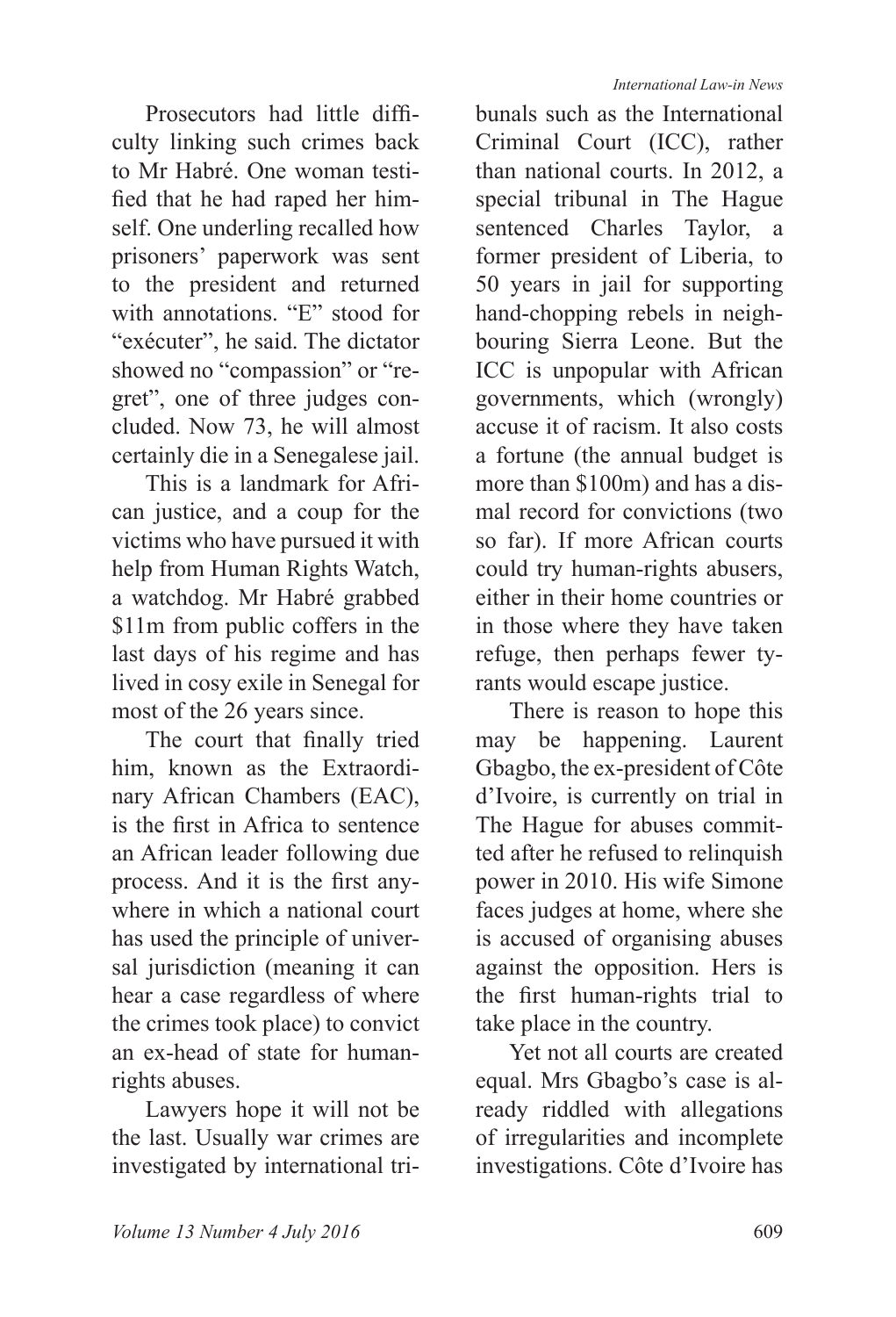ignored the ICC's request that she be extradited to Europe. In other respects, the continent's appetite for accountability is rather light. The African Union, for instance, wants its own court for human-rights abuses but thinks it ought to offer immunity to heads of state. Mr Habré would no doubt agree.

HISSENE HABRE sat shrouded in sunglasses, a turban and a big white boubou on May 30th, as a court in Senegal found him guilty of crimes against humanity, rape and torture. Victims cheered after judges sentenced Chad's ex-dictator (pictured) to life imprisonment. He raised his fists and shouted: "Down with France-Afrique!"—hinting absurdly that his conviction was a French colonial plot.

Perhaps 40,000 people died in Chad during Mr Habré's reign of terror between 1982 and 1990. Armed by America (and supported with hundreds of millions of dollars in aid because of his opposition to Muammar Qadaffi's regime in Libya), his political police crushed any tribe they deemed a threat to his rule. Simply belonging to one was enough to have you locked away in one of his prisons, the most sinister of which was a swimming pool covered in concrete. Torture was routine: a favourite technique was to tie all four limbs behind the back to induce paralysis; another was to force a victim's mouth around the exhaust pipe of a running vehicle.

Prosecutors had little difficulty linking such crimes back to Mr Habré. One woman testified that he had raped her himself. One underling recalled how prisoners' paperwork was sent to the president and returned with annotations. "E" stood for "exécuter", he said. The dictator showed no "compassion" or "regret", one of three judges concluded. Now 73, he will almost certainly die in a Senegalese jail.

This is a landmark for African justice, and a coup for the victims who have pursued it with help from Human Rights Watch. a watchdog. Mr Habré grabbed \$11m from public coffers in the last days of his regime and has lived in cosy exile in Senegal for most of the 26 years since.

The court that finally tried him, known as the Extraordinary African Chambers (EAC), is the first in Africa to sentence an African leader following due process. And it is the first anywhere in which a national court has used the principle of univer